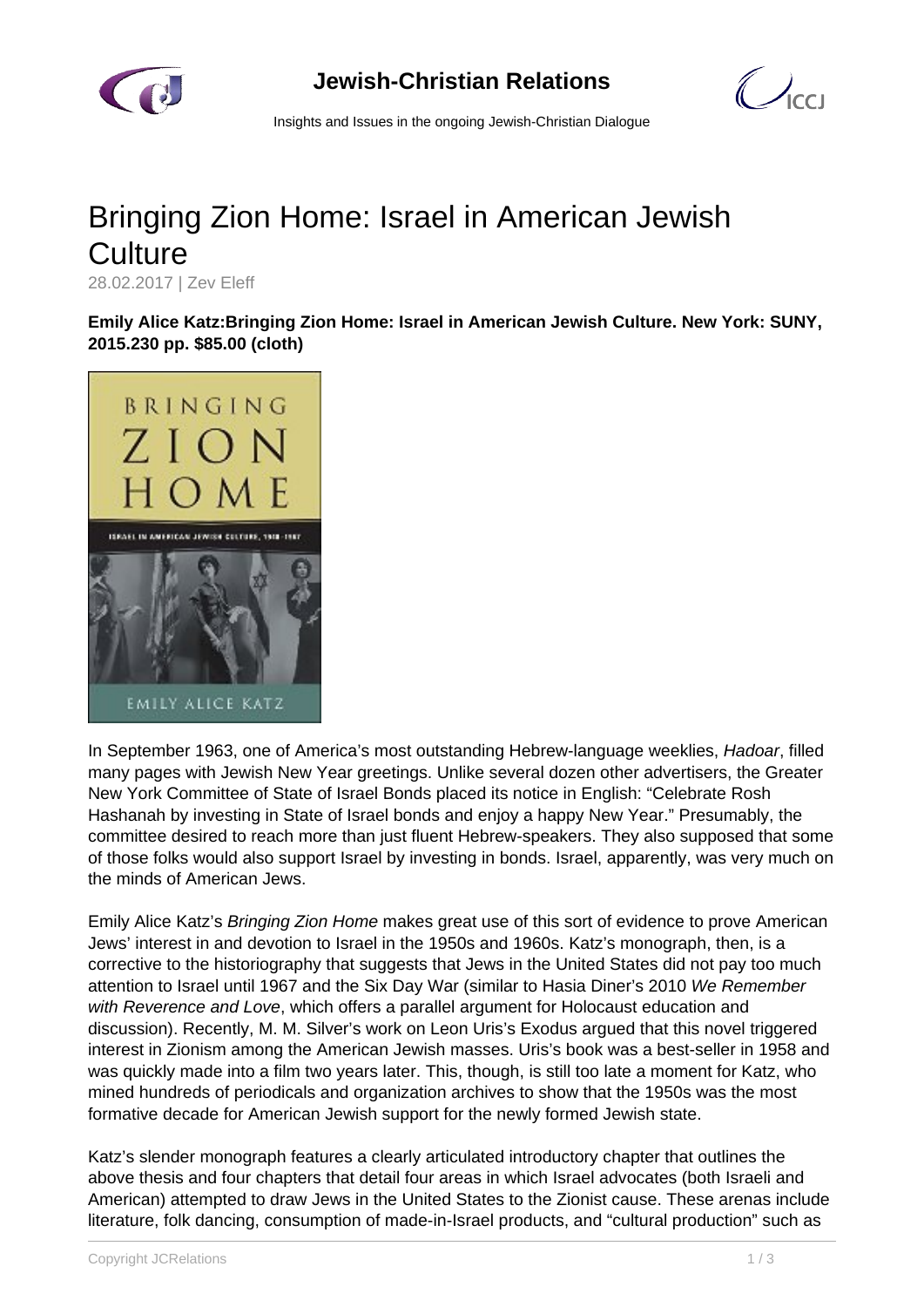art and music.

These chapters are well developed and are scaffolded by relevant secondary literature. For instance, Katz's knowledge of the "history of the book" scholarship helps present a balanced evaluation of Jewish fiction and nonfiction output in the 1950s. Accordingly, despite rave reviews of English-language books on Israel in a number of magazines, Katz reminds her readers that "the relationship between book, author, and audience is not always straightforward" (p. 43). Published by important publishers like Doubleday, authors—"celebrities," according to Katz—wrote sympathetically about Israel, and their books were well known, but this did not always translate into high-volume sales. Still, that Israeli-style cookbooks, travel books, and fiction entered the American Jewish consciousness was crucial for the reception of later blockbusters like Uris's Exodus.

Similarly, Katz's chapter on Israeli folkdance situates itself in the considerable history of Jewish youth movements, camping, and, most interestingly, American dance culture. The author convincingly demonstrates that proponents of Israeli dance gained much success by ensuring that their agenda cohered with American youth's broader interest in multicultural dance. Katz's two chapters on cultural consumption bolster the argument. Hadassah and like-minded organizations pushed American Jews to purchase Israeli products and acquire more high-end Judaica and art. Katz's research into the archives of the American-Israel Cultural Foundation is particularly useful to prove her thesis. These agencies and governments insisted that Israel was an isolated "democratic" state in the Middle East in the prime of the Cold War; cultural consumption and patronage was therefore in line with America's anticommunist efforts.

Katz's book is successful. Her easy-to-read chapters offer some interesting anecdotes while maintaining a thesis-driven focus. Certainly, it is clear that interested parties and organizations worked very hard to improve the status of Israel and Israeli culture among American Jewry long before the Six Day War. Moreover, there were likely other—more religious and intellectual spheres—that also supported this cause. Take, for example, the synagogue. In his recollections of the Conservative rabbinate in the 1950s, Rabbi Ira Eisenstein remembered how "some of [his] colleagues who remained behind in the Diaspora use[d] the revival of Israel to serve their theological ends." Not much in favor of it, Eisenstein wrote about the preponderance of Israel—in shallow terms, in his view—in rabbinic sermons. In the wake of the Holocaust, averred Eisenstein, "the State of Israel came to the rescue for these theologians."[1]

Eisenstein's remarks remind us that it was not just authors and Israel-sponsored institutions that moved American Jews closer to Zionism. It was also a grassroots effort, one that occurred on local levels. A good source for this is synagogue histories. This is crucially important, it seems to me, given the major synagogue boom in the postwar period. For instance, two slender, in-house volumes on Chicago's well-heeled Conservative congregations spend several pages on the roles that their rabbis and lay leaders played in purchasing bonds and donating funds to the fledgling State of Israel.[2] Other synagogue histories record important Israel moments. In 1950, an Orthodox congregation in Tulsa, Oklahma, weclomed "two Israeli freedom fighters who had actual combat experience during the Israel-Arab hostilities [in 1948].[3] Also, the sisterhood organized a skit entitled "Homeward Bound" to celebrate Israel independence. They were not the only ones who enjoyed the company of "heroic" visitors. A Reform congregation in Rochester, New York, welcomed a number of important guests. Temple B'rith Kodesh "during the 1950s and 1960s [invited] many prominent Israeli politicians ..., old friends like Golda Meir, and such acquaintances as Abba Eban and Moshe Dayan."[4] No doubt, the same might be learned through a thorough study of Jewish schools and other educational programs.

In other words, American Jews did not just encounter Israel in literature, social dances, and artwork. All of this complemented a major effort among rabbis and lay leaders to ensure that their religious spaces offered ample room for Israel. Owing to this, Israel emerged as a religious cause among America's growing number of synagogue-goers. No doubt, pro-Israel sermons and social